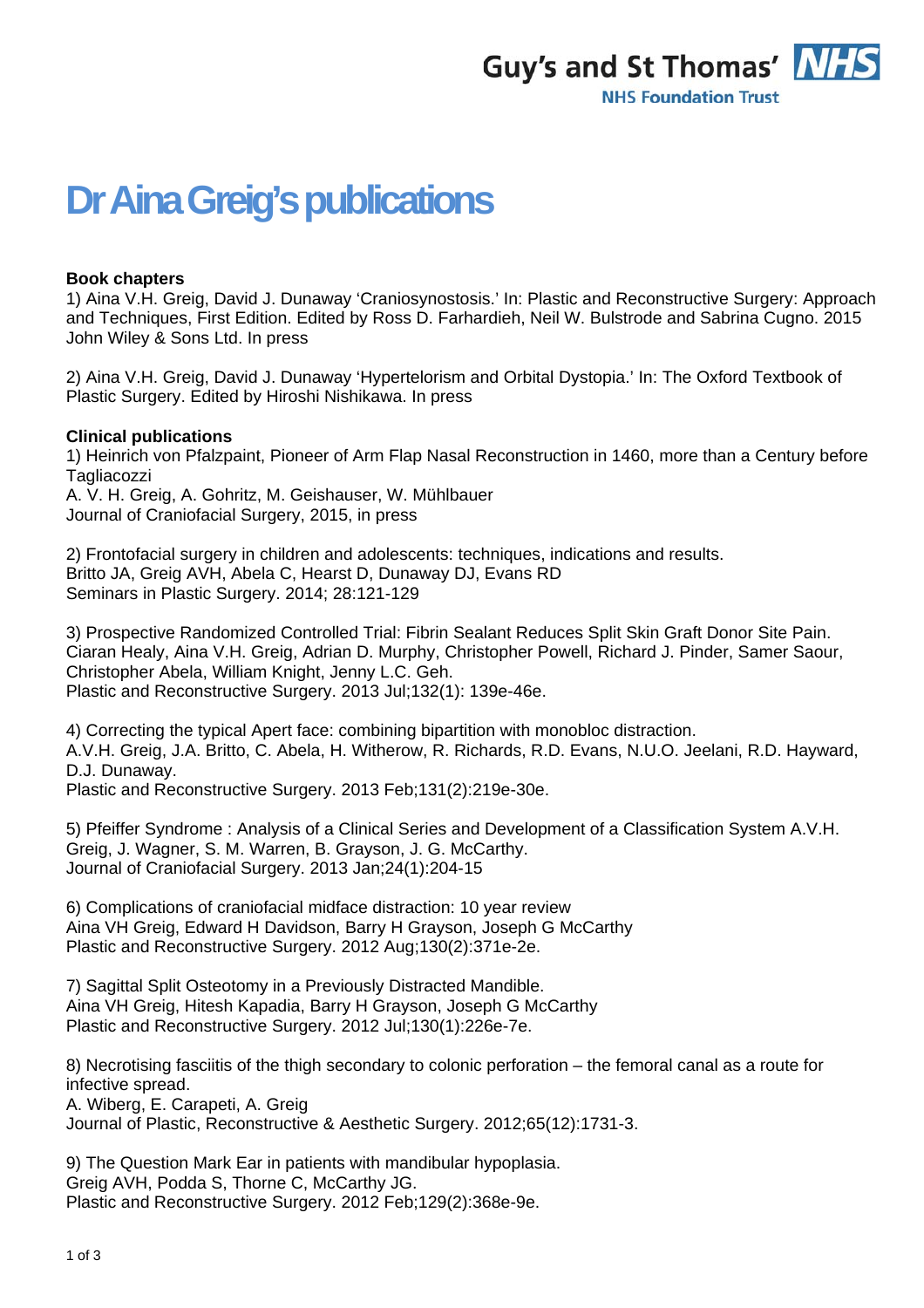10) Cutting edge facial surgery: aesthetic applications Greig AVH Aesthetic Society News, 2011, 15(2): 13

11) The Evolution of Mandibular Distraction: Device Selection. Davidson EH, Brown D, Shetye PR, Greig AVH, Grayson BH, Warren SM, McCarthy JG. Plastic and Reconstructive Surgery. 2010 Dec;126(6):2061-70.

12) The use of Integra® with a sensate fasciocutaneous pedicled flap for the salvage reconstruction of a below knee amputation after pedestrian vs train multi-planar degloving injury. Greig AVH, Angel J, Jones NF, Healy C Journal of Plastic, Reconstructive & Aesthetic Surgery, 2010; 63, e38-e40.

13) Reconstruction of the exenterated orbit with osseointegrated implants. Greig AVH, Jones S, Haylock C, Joshi N, McLellan G, Clarke P, Kirkpatrick WN Journal of Plastic, Reconstructive & Aesthetic Surgery, 2010; 63:1656-1665

14) Delayed pseudocyst formation following free Latissimus Dorsi transfer. McArthur G, Rowan C, Greig AVH European Journal of Plastic Surgery, 2009, 32(5): 261-262

15) Giant hemi-facial plexiform neurofibroma arising from trigeminal ganglion. Greig AVH, Kirkpatrick WN, Joshi N, Kelly M, Waterhouse N. Journal of Craniofacial Surgery, 2009; 20(3): 833-6

16) Craniofacial strategies for the management of pachydermoperiostosis – a case report and review of the literature.

Verjee L, Greig AVH, Kirkpatrick WNA Journal of Plastic, Reconstructive & Aesthetic Surgery, 2009; 62(11):e511-3

17) Nasal tip necrosis-an unusual presentation of rheumatoid vasculitis. Glass G, Greig AVH, Weir J, Waterhouse N Clinical Rheumatology, 2007; 26(11):1943-5.

18) Choice of flap for the management of deep sternal wound infection - an anatomical classification. Greig AVH, Geh JLC, Khanduja V, Shibu M. Journal of Plastic, Reconstructive & Aesthetic Surgery, 2007; 60(4):372-8.

19) Letter in response to: Connolly CM, Soldin M, Dawson M, Cooper A. Metastatic malignant melanoma presenting with a bruise. British Journal of Plastic Surgery 2004; 56: 76. Dawson-Bowling S, Greig AVH, Healy C.

British Journal of Plastic Surgery, 2004, 57(7):691-2

20) A study of perceptions of facial hemangiomas in professionals involved in child abuse surveillance. Greig AVH, Harris DL. Pediatric Dermatology, 2003, 20: 1-4

21) Leechcraft. Greig AVH Journal of the Royal Society of Medicine, 2002; 95:55

22) John Kobal Photographic Portrait Award Review of exhibition at National Portrait Gallery, St Martin's Place, WC2. Aina Greig, What's On magazine, December 15 1999;24